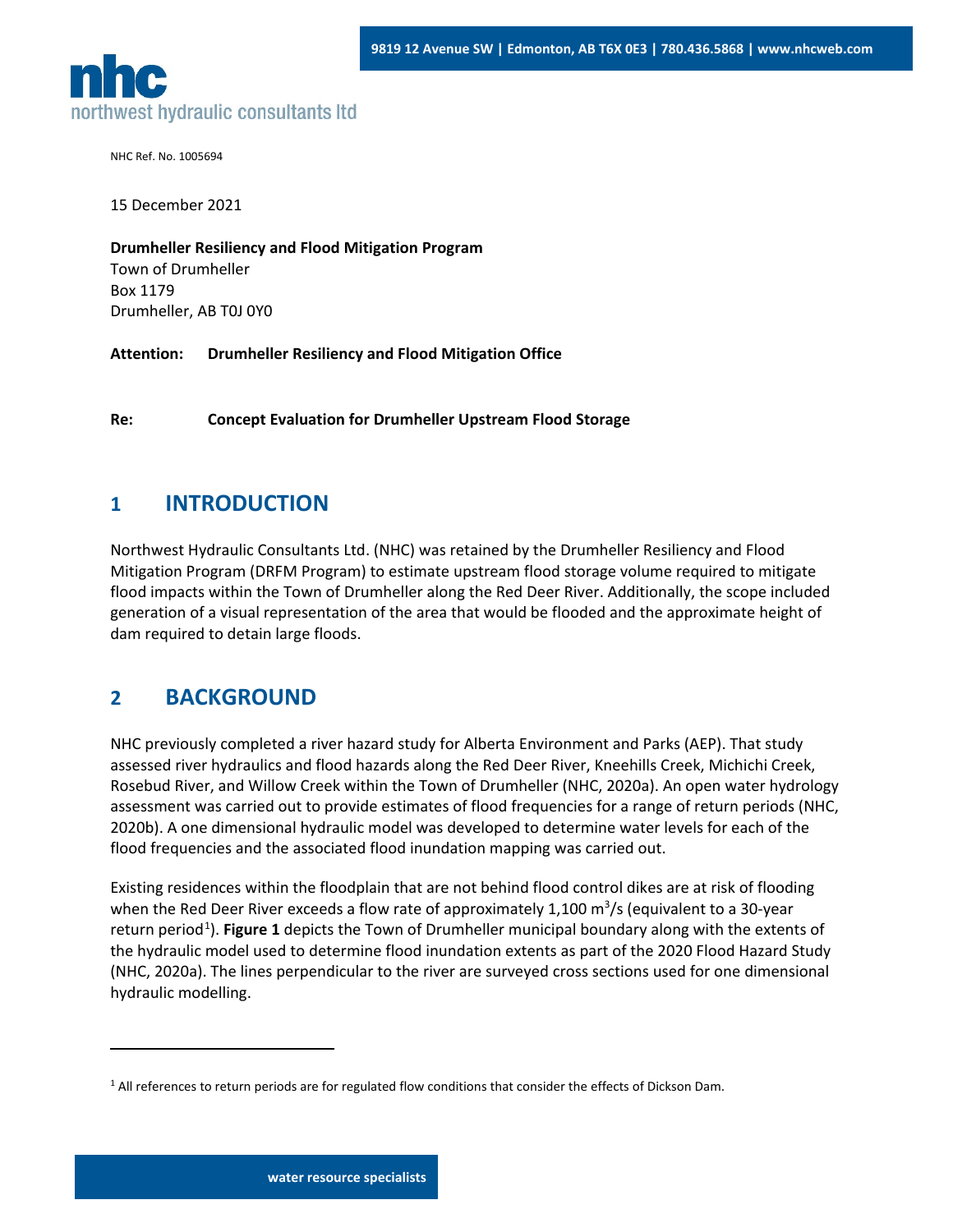# **nhc**



#### **Figure 1: Extent of Flood Hazard Study Model**

The hydrology previously developed for AEP as part of the Drumheller River Hazard Study was used to estimate reservoir volume required to mitigate flooding in Drumheller by means of an upstream dam. When considering flood storage volume, only the live (or useable) storage can be used to detain a flood. Dead storage refers to the minimum storage volume maintained by a dam below the low level outlet. The maximum reservoir level refers to the peak water level as a result of combined live and dead storage. A brief explanation of the approach taken, as well as live storage volume estimates and a comparison to the Springbank Off-stream Reservoir (SR1), are provided in the sections below.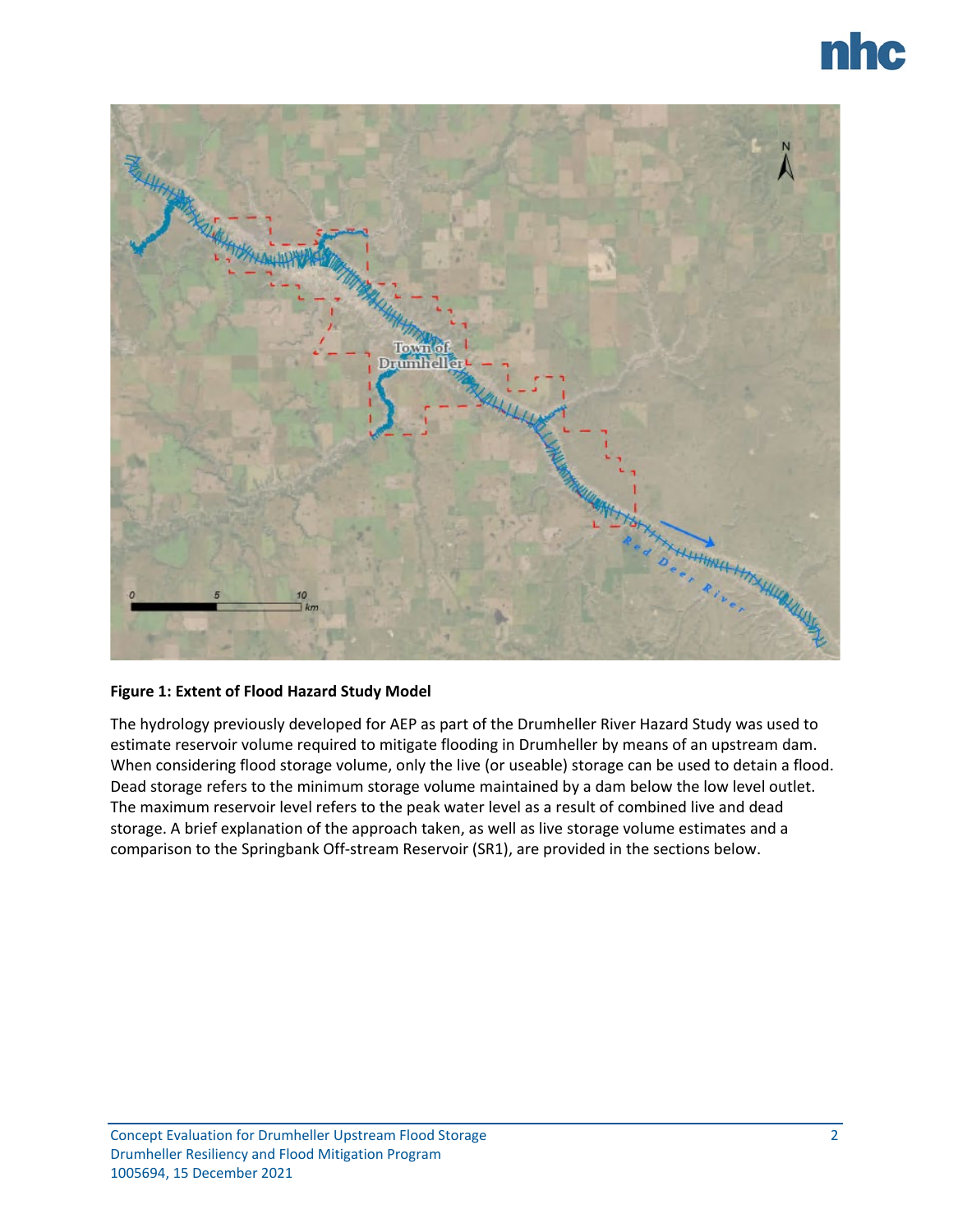

# **3 METHODOLOGY**

Synthetic flood hydrographs for the Red Deer River at Drumheller from NHC (2020b) were used to estimate flood volumes under regulated conditions (i.e. considering the effects of Dickson Dam). These hydrographs are reproduced in this report as **Figure 2**. It was assumed that a flood control dam would have the ability to release all incoming flood flows up to a maximum outflow of 1,100 m<sup>3</sup>/s . Based on an understanding of regional hydrology, it was assumed that peaks on the Red Deer River and its tributaries would not be coincident; therefore, no significant flow contributions from tributaries were included. The excess volume under the 50-, 100-, and 200-year flood hydrographs, also shown in **Figure 2,** were compared to estimate live storage requirements and assess sensitivity with varying flood magnitudes.

A visual representation of the area that would be flooded due to the upstream storage reservoir was generated using the Canadian Digital Elevation Model (CDEM) data for the Red Deer River valley. CDEM is a freely available and relatively coarse dataset; however, it was considered sufficient for this concept evaluation. An approximate location for the reservoir was selected that was close to Drumheller and did not appear to impact any developed areas. For the purpose of this assessment, it was assumed there is no significant permanent dead storage. Therefore, the maximum reservoir level is estimated based on the flood storage volume determined above and the CDEM terrain data using GIS analysis tools.

## **4 RESULTS**

The estimated live storage volumes required for flows greater than 1,100 m<sup>3</sup>/s under 50-, 100-, and 200-year return period flood conditions are presented below in **[Table 1](#page-2-0)**. The results show that for the 100-year flood having a peak discharge of 1,850 m<sup>3</sup>/s, approximately 106.55 million m<sup>3</sup> of live storage is required. For context, this volume of water would fill over 40,000 Olympic size swimming pools.

| <b>Return Period</b><br>(Years) | <b>Peak Discharge</b><br>(m <sup>3</sup> /s) | <b>Required Live Storage Volume</b><br>(million $m^3$ ) |
|---------------------------------|----------------------------------------------|---------------------------------------------------------|
| 200                             | 2,450                                        | 195.80                                                  |
| 100                             | 1,850                                        | 106.55                                                  |
| 50                              | 1,430                                        | 37.97                                                   |

<span id="page-2-0"></span>

The concept of storing these volumes in Glennifer Lake above Dickson Dam, which has a surface area of 1,760 ha, was explored. This would raise the lake level by several metres, flooding existing homes and properties around the lake, and therefore is not considered to be feasible.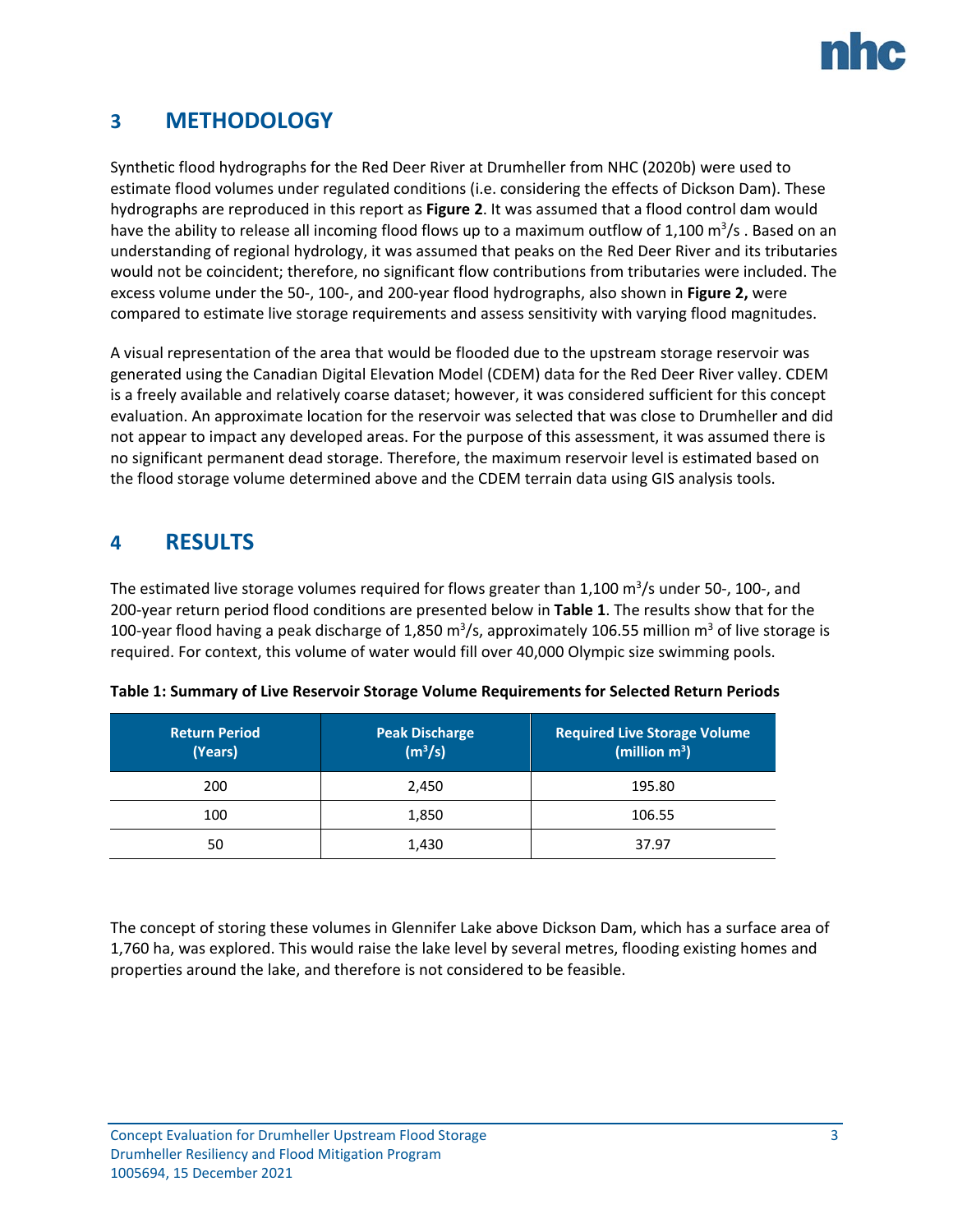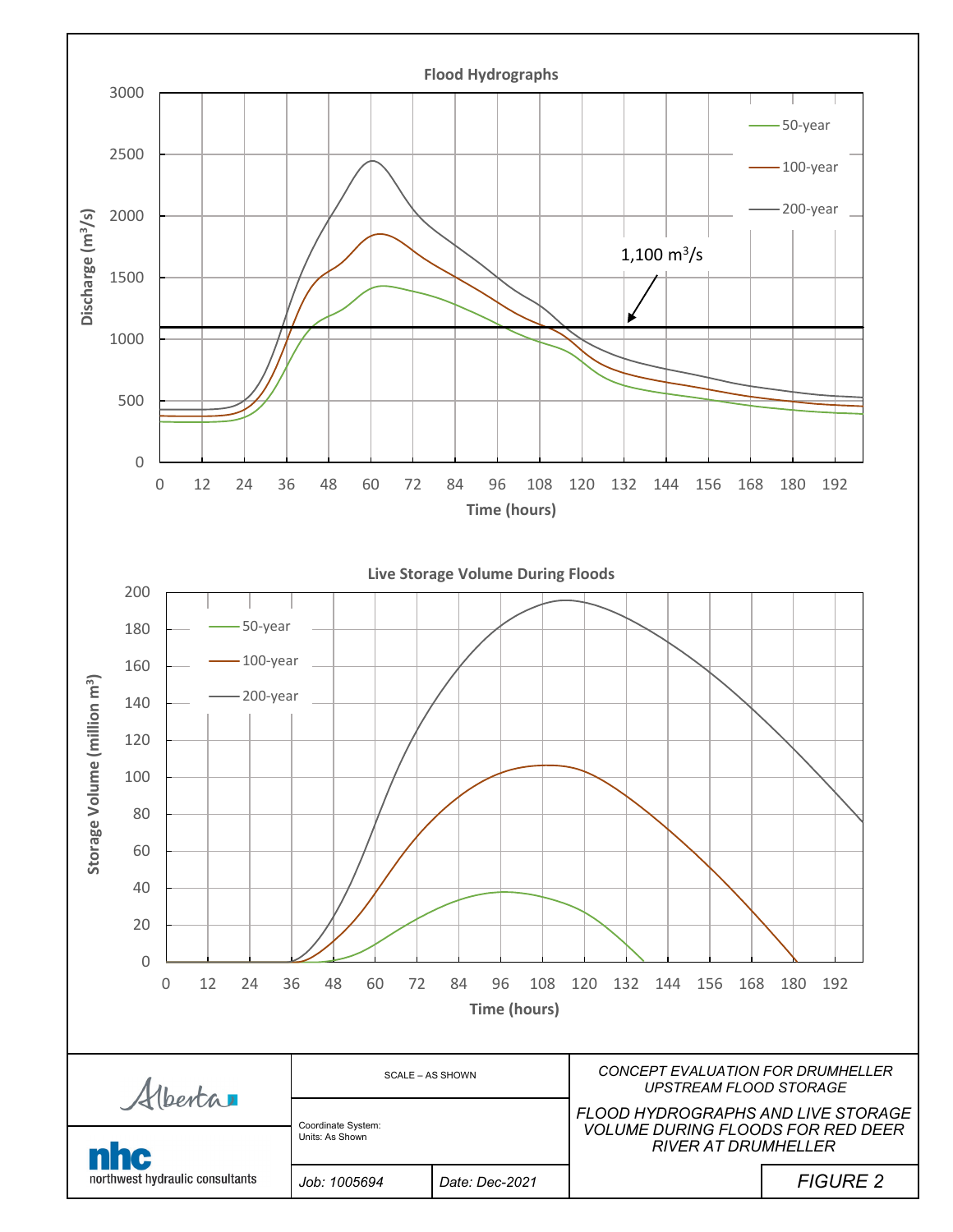

**[Figure 3](#page-4-0)** shows the approximate extent of the flooded area associated with the reservoir for the 100-year return period. The dam as shown is located about two kilometers upstream of the Highway 27 bridge between Starland and Wheatland counties, 25 km upstream of the Town of Drumheller. The reservoir would have a maximum level of about 711.0 m and a maximum depth of 17 m. The length of the reservoir would be approximately 20 km, extending just beyond the Highway 585 bridge. The surface area of the reservoir at the design storage capacity would be 1,270 ha. It should be noted that due to valley topography, off-stream storage outside the valley is not feasible.



<span id="page-4-0"></span>**Figure 3: Extent of Flooded Area due to Upstream Storage Reservoir (1:100 flood)**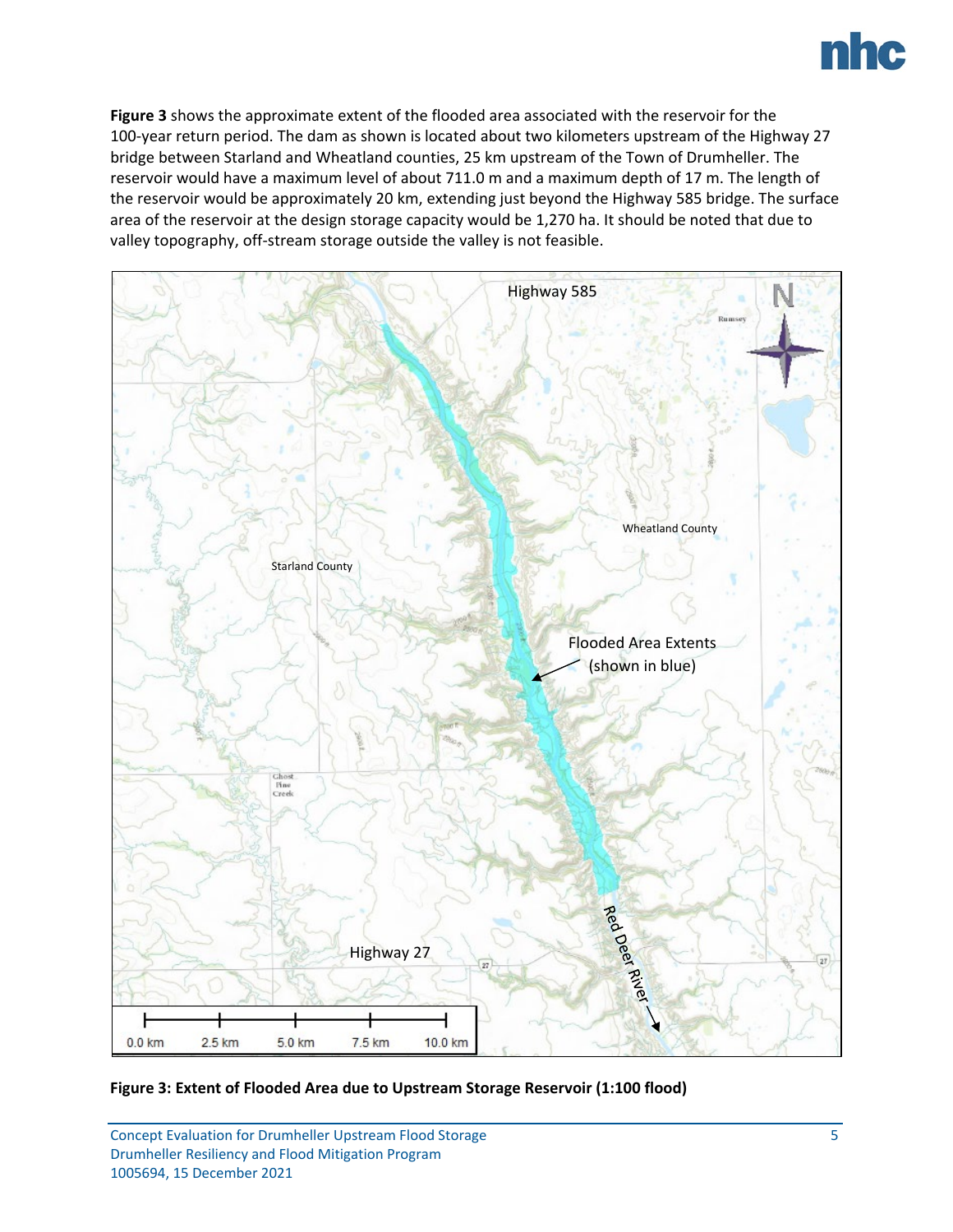

The upstream storage reservoir required to mitigate flood damage within the Town of Drumheller was compared with SR1 near Calgary, Alberta. SR1 has a design live storage volume of 70.20 million  $m<sup>3</sup>$ (Stantec, 2016) to accommodate the 2013 flood event, approximately equivalent to a 200-year return period event. The surface area of the reservoir at the design storage capacity is 884 ha, with a maximum depth of 25 m (Stantec, 2016). A comparison of reservoir design parameters is contained in **[Table 2](#page-5-0)**, below. This table illustrates that the Drumheller upstream flood storage concept would require a live storage volume at least 1.5 times larger than SR1.

| <b>Item</b>                          | <b>New Upstream Storage Reservoir</b> | <b>Springbank Off-stream Reservoir</b><br>(SR1) |
|--------------------------------------|---------------------------------------|-------------------------------------------------|
| Design Flood                         | $100$ -year                           | 200-year                                        |
| Live Storage Volume (million $m^3$ ) | 106.55                                | 70.20                                           |
| Reservoir Footprint (ha)             | 1,270                                 | 884                                             |
| Maximum Depth (m)                    | 17                                    | 25                                              |
| Construction Cost (\$)               | >500M                                 | 432M                                            |

#### <span id="page-5-0"></span>**Table 2: Comparison of Design Parameters for Upstream Storage Reservoir and SR1**

## **5 CONCLUSION**

The upstream flood storage volume required to mitigate flood impacts within the Town of Drumheller was estimated. In order to limit flow along the Red Deer River through the town to 1,100 m<sup>3</sup>/s during a 100-year flood, approximately 106.55 million  $m<sup>3</sup>$  of live storage is required. When compared with SR1, this amounts to a live storage volume that is at least 1.5 times larger. Based on estimated costs of SR1, the construction cost for this project would be greater than \$500M. The Drumheller Resiliency and Flood Mitigation Office reviewed the results above and determined that upstream storage of such a magnitude is not feasible for the Town of Drumheller.